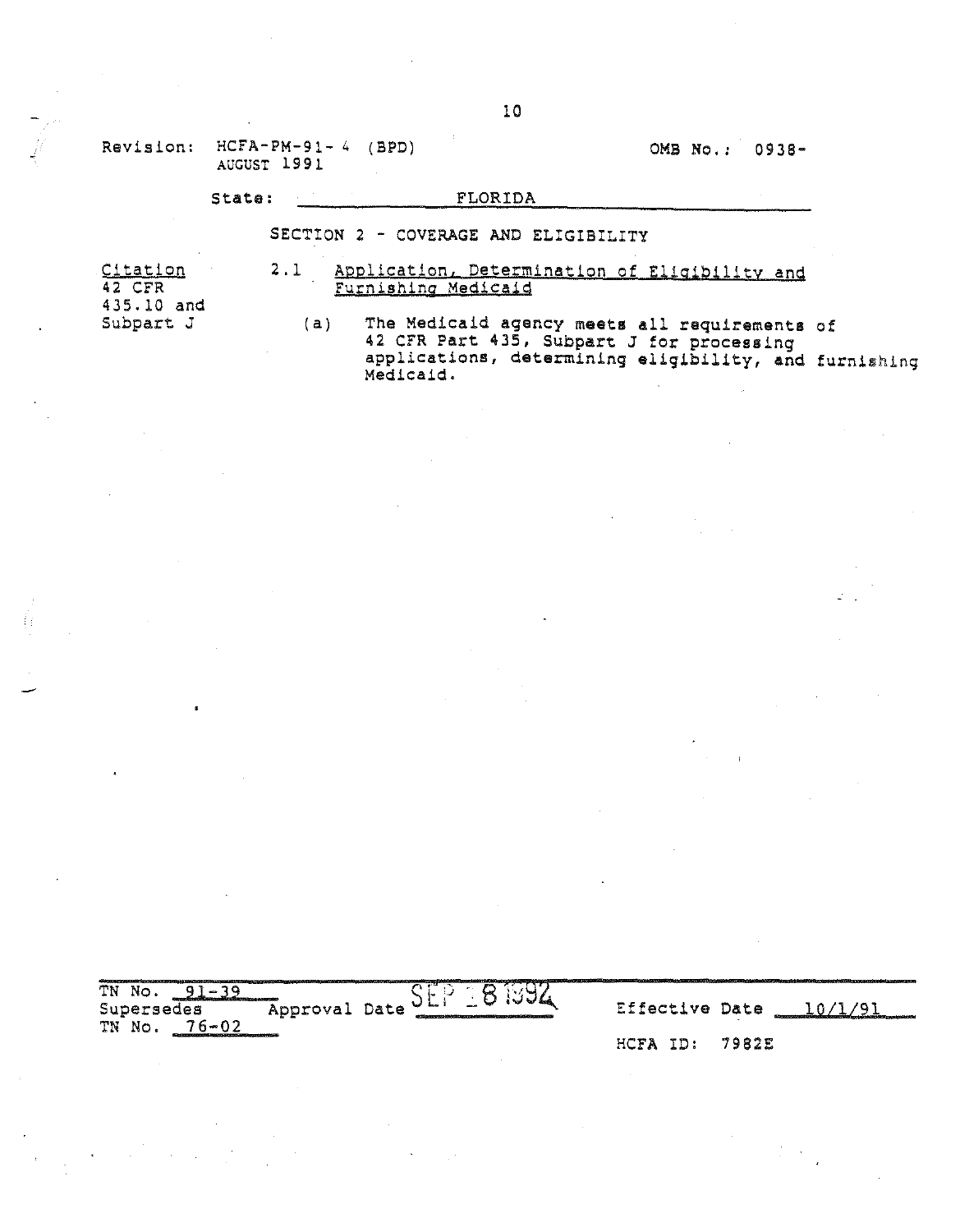[STATE NAME] MEDICAID STATE PLAN<br>State Plan Definition of HMO

### 11

Revision: HCPA-PM- (MB)

| State/Territory:                                                  | Florida             |                                                                                                                                                                                                                                                                                                                                                                                                                                  |  |  |
|-------------------------------------------------------------------|---------------------|----------------------------------------------------------------------------------------------------------------------------------------------------------------------------------------------------------------------------------------------------------------------------------------------------------------------------------------------------------------------------------------------------------------------------------|--|--|
| <b>Citation</b><br>42 CFR<br>435.914<br>1902(a)(34)<br>of the Act | $2.1(b)$ (1)        | Except as provided in items $2.1(b)(2)$ and (3)<br>below, individuals are entitled to Medicaid<br>services under the plan during the three months<br>preceding the month of application, if they were, or<br>on application would have been, eligible. The<br>effective date of prospective and retroactive eligibility<br>is specified in Attachment 2.6-A.                                                                     |  |  |
| $1902(e)(8)$ and<br>$1905(a)$ of the<br>Act                       | (2)                 | For individuals who are eligible for Medicare<br>cost-sharing expenses as qualified Medicare<br>beneficiaries under section $1902(a)(10)(E)(i)$ of the<br>Act, coverage is available for services furnished after<br>The end of the month which the individual is first<br>Determined to be a qualified Medicare beneficiary.<br>Attachment 2.6-A specifies the requirements for<br>Determination of eligibility for this group. |  |  |
| $1902(a)(47)$ and                                                 | $\underline{X}$ (3) | Pregnant women are entitled to ambulatory prenatal<br>care under the plan during a presumptive eligibility<br>period in accordance with section 1920 of the Act.<br>Attachment 2.6-A specifies the requirements for<br>Determination of eligibility for this group.                                                                                                                                                              |  |  |

 $TN#$  2003-17 Supersedes TN  $#_{91-39}$ 

Effective Date <u>7/01/03</u> Approval Date iH:·" r' ,. r; 2003 0\_,,,", 'v **0**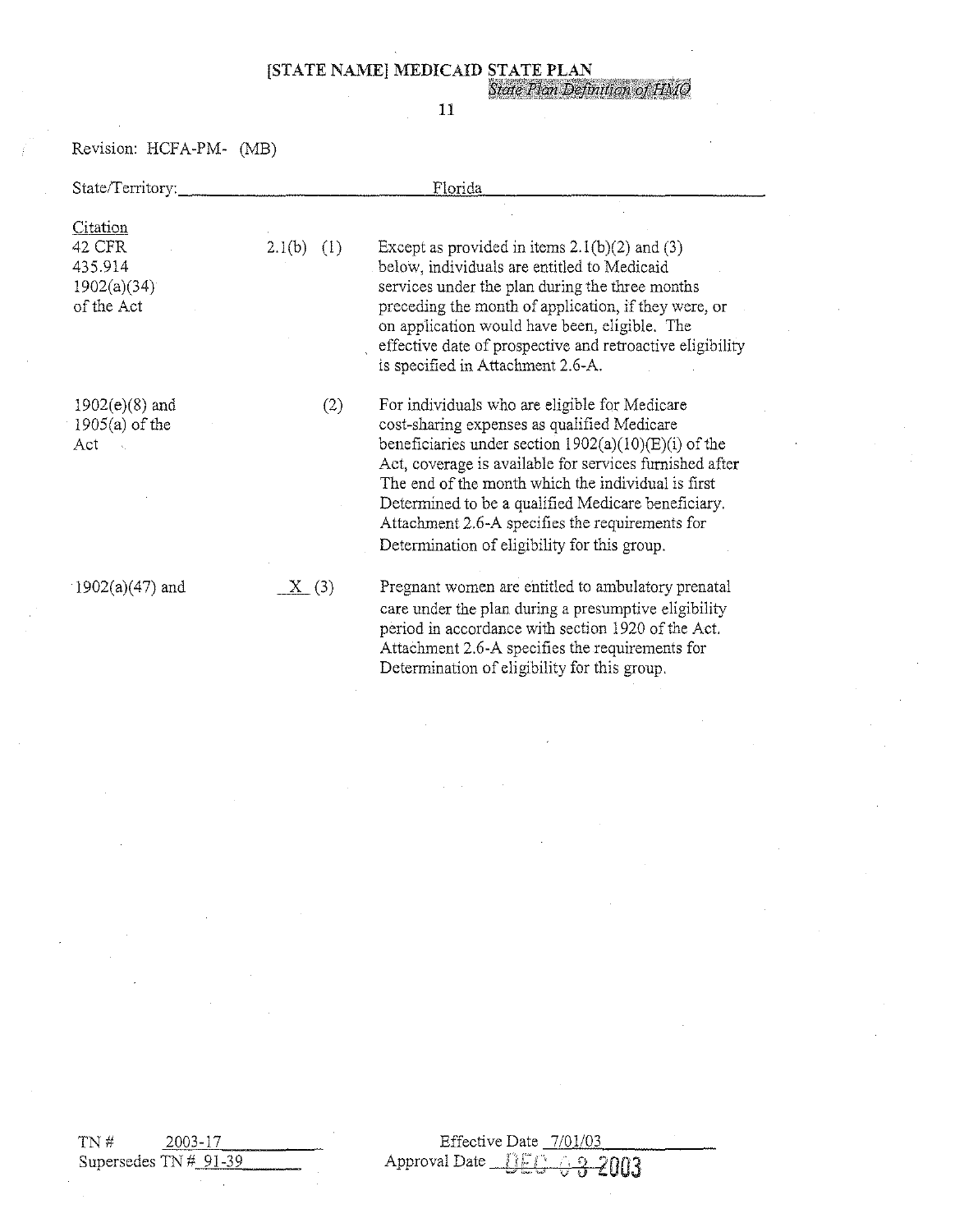### Revision: HCFA-PM-91-6<sup>-</sup>(MB) september 1991

OMB No.

Effective Date *7/1/91*

### state FLORIDA

Approval Date  $10-8-9T$ 

~itation 1902(a)(55) of the Act

2.1(d) The Medicaid agency has procedures to take<br>applications, assist applicants, and perform initial processing of applications from those low income pregnant women, infants, and children under age 19, described in Section 1902 (a) (10) (A) (i) (IV), (a) (10) (A) (i) (VI), (a) (10) (A) (1) (VII), and (a) (10) (A) (ii) (IX), at locations other than those used by the title IV-A program includinq FQHCs and disproportionate share hospitals, Such application forms do not include the AFDC form except as permitted by KCFA instructions.

TN No. 91-44 Supersedes TN No. NEW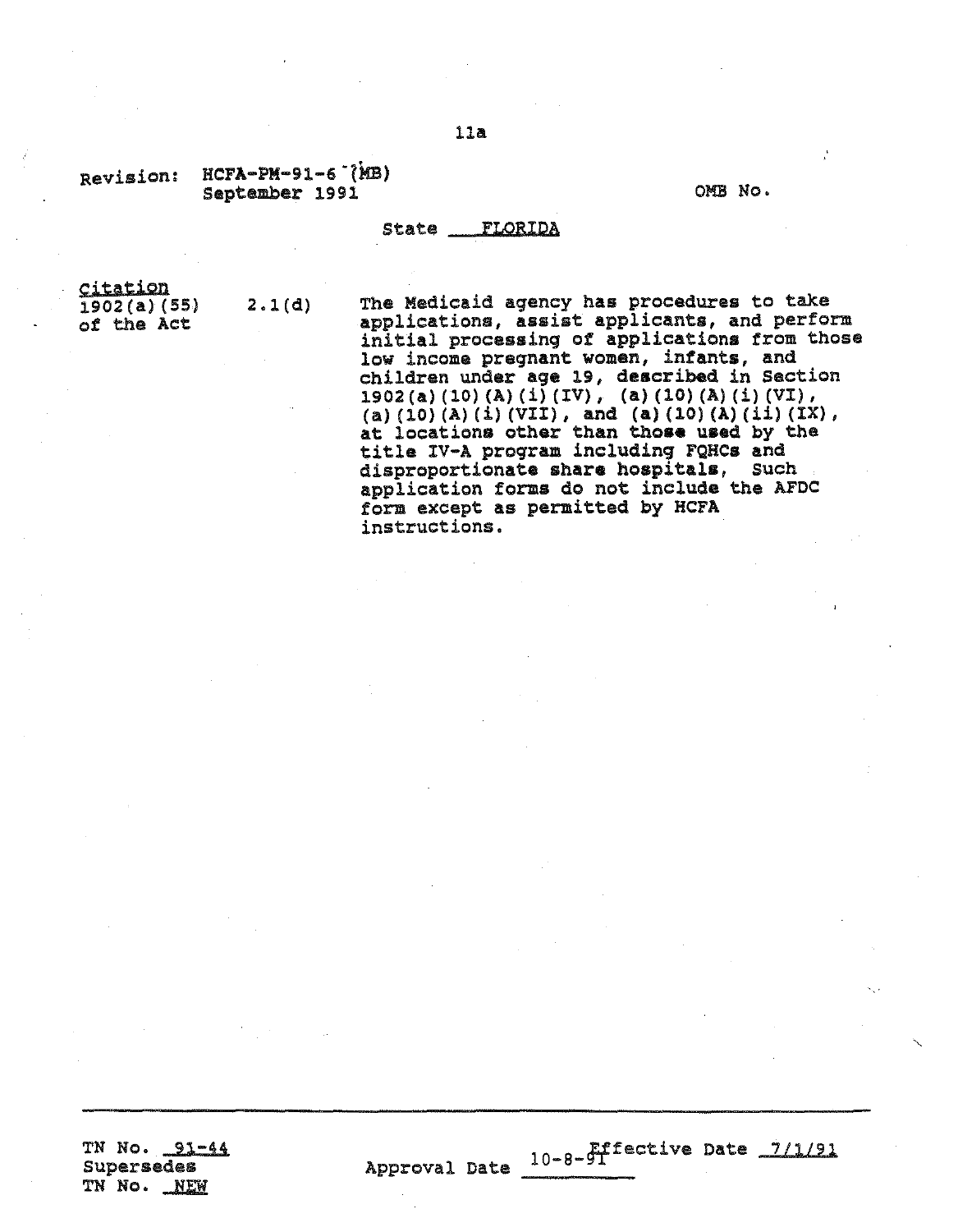### (BPD) OMS No.: 0938-

### State: FLORIDA

Citation 2.2 Coverage and Conditions of Eligibility<br>42 CFR<br>435.10 Medicaid is available to the groups sp Medicaid is available to the groups specified in ATTACHMENT 2.2-A.

- *L-/* Mandatory categorically needy and other required special groups only.
- *L-/* Mandatory categorically needy, other required special groups, and the medically needy, but no other optional groups.
	- Mandatory categorically needy, other required special groups, and specified optional groups.

 $\mathbb{R}^n \in \mathbb{R}$ Mandatory categorically needy, other required special groups, specified optional groups, and the medically needy.

The conditions of eligibility that must be met are specified in ATTACHMENT 2.6-A.

Ail applicable requirements of 42 CFR Part 435 and sections  $1902(a)(10)(A)(1)(IV)$ , (V), and (VI),  $1902(a)(10)(A)(11)(XL), 1902(a)(10)(E), 1902(1) and (m),$ 1905(p), (q) and (8), 1920, and 1925 of the Act are met.

TN No. 91-39 Supersedes TN No. 87-21  $\frac{SEP \text{ } 181992}{E$  Effective Date  $\frac{10/1/91}{E}$ HCFA ID: 7982E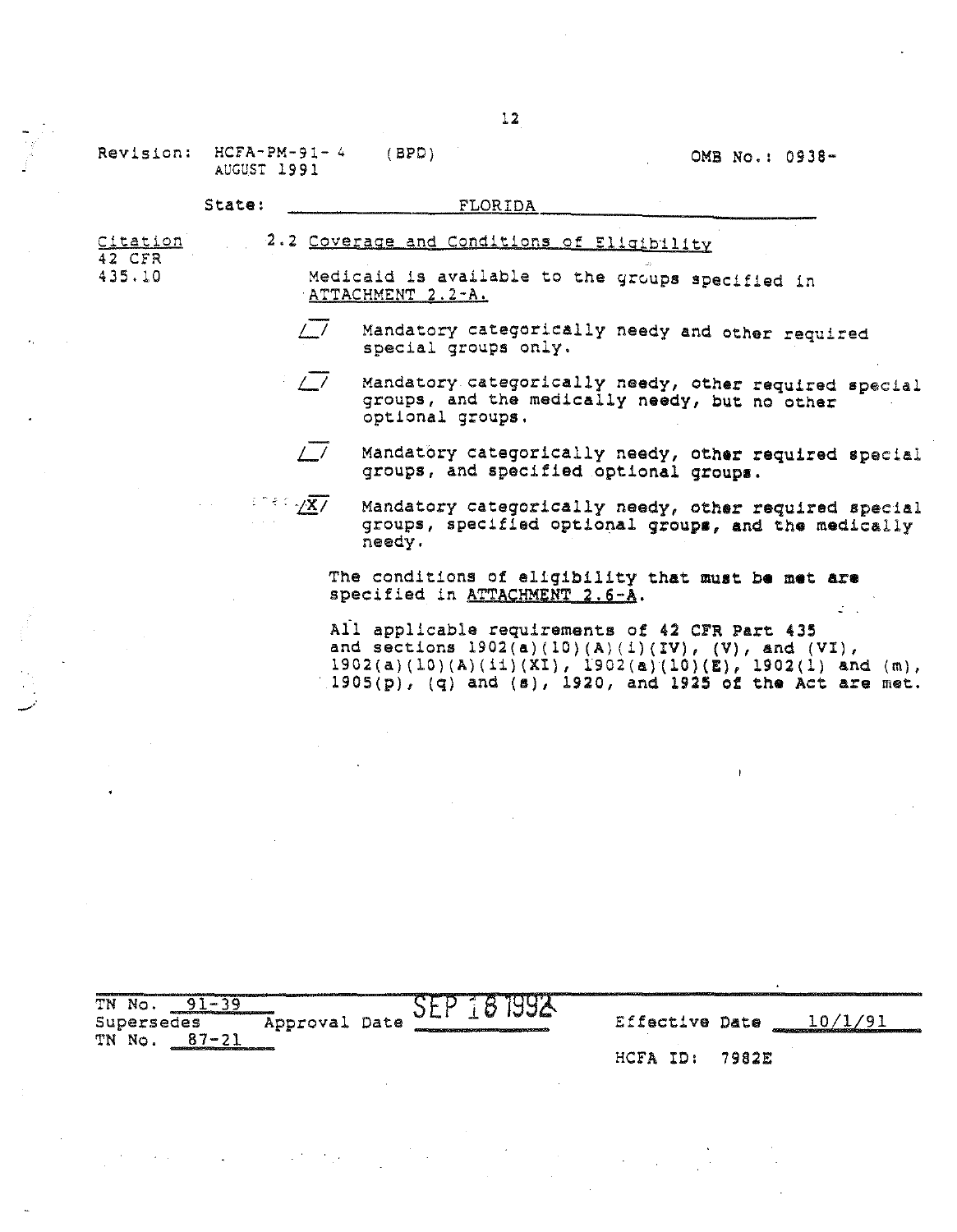| Revision: | hc <b>?1-</b> pN-87-4<br><b>MARCH 1987</b> | (derc)  | $OSEE$ | 0938 |
|-----------|--------------------------------------------|---------|--------|------|
|           | <b>State:</b>                              | FLORIDA |        |      |

# 2.3 Residence

**Citation**  $435.10$  and 435.403, and  $1902(b)$  of the Act, P.L. 99-272 (Section 9529) and P.L. 99-509 (Section 9405)

Medicaid is furnished to eligible individuals who are residents of the State under 42 CFR 435.403. regardless of whether or not the individuals maintain the residence permanently or maintain it at a fixed address.

| TE NO.     | $\sim$ 7 $\sim$ .                                 |               |  |                |                                                            |
|------------|---------------------------------------------------|---------------|--|----------------|------------------------------------------------------------|
| Supersedes | differences and continues are                     | Approval Date |  | Effective Date | 4-1-87                                                     |
| TH HO.     | 79–6<br><b>CONTRACT AT A TEST MANUFOLIO AND A</b> |               |  |                | designations in the state of the control of the control of |

HCFA ID: 1006P/001

ů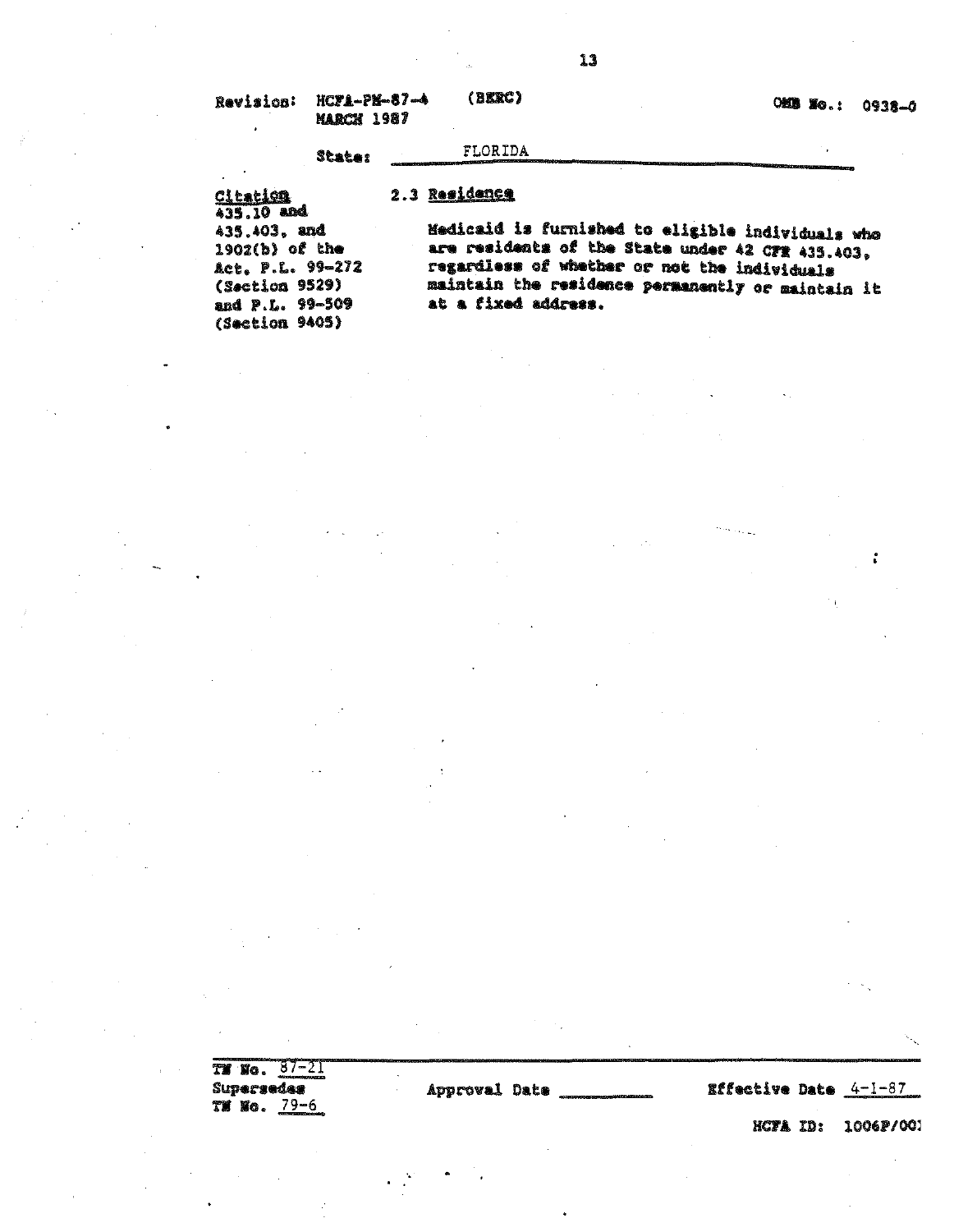| Revision: HCFA-PM-87-4<br><b>MARCH 1987</b> | (Berc)         |  | OMS No.: 0938-015 |  |
|---------------------------------------------|----------------|--|-------------------|--|
| Grahas                                      | <b>FLORIDA</b> |  |                   |  |

2.4 Blindness

Citation 42 CFR 435.530(b) 42 CFR 435.531  $A2 - 78 - 90$  $A3 - 79 - 29$ 

All of the requirements of 42 CFR 435.530 and 42 CFR 435.531 are met. The more restrictive definition of blindness in terms of ophthalmic measurement used in this plan is specified in ATTACHMENT 2.2-A.

TM Wo. 87-21 Supersedes **TH** No.  $76-11$ 

Approval Date

**Effective Date**  $\frac{4-1-87}{1}$ 

HCFA ID: 1006P/0010P

 $\overset{\bullet}{\bullet}$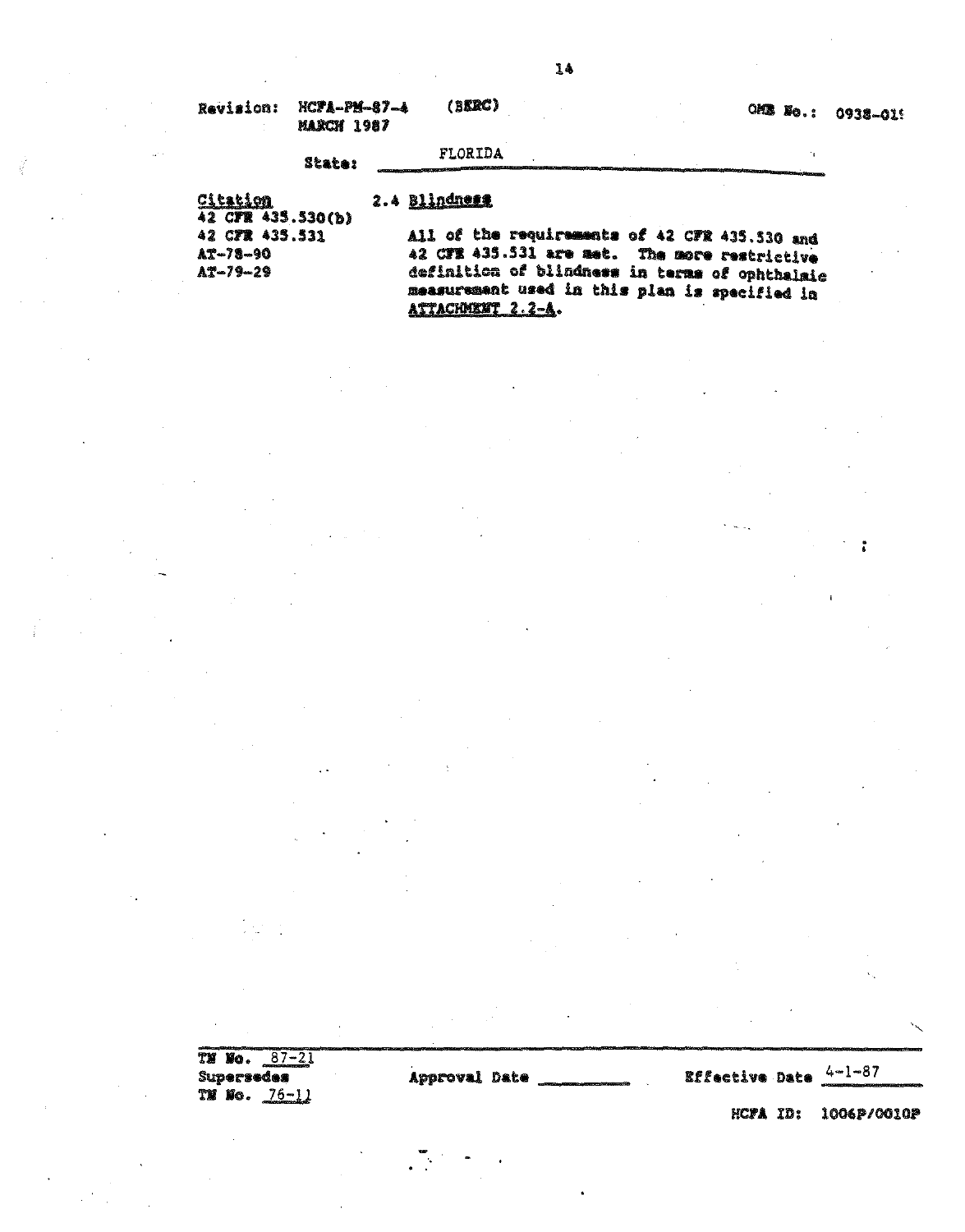|                                  |                                             | $\frac{15}{2}$                                                                                                                                                                                                                                                           |               |
|----------------------------------|---------------------------------------------|--------------------------------------------------------------------------------------------------------------------------------------------------------------------------------------------------------------------------------------------------------------------------|---------------|
|                                  | Revision: HCFA-PM-91-1 (BPD)<br>AUGUST 1991 |                                                                                                                                                                                                                                                                          | CMB No. 0938- |
|                                  | State:                                      | FLORIDA                                                                                                                                                                                                                                                                  |               |
| Citation<br>$42$ CFR<br>435.121. | 2.5                                         | C.sability                                                                                                                                                                                                                                                               |               |
| 435.540(b)<br>435.541            |                                             | All of the requirements of 42 CFR 435.540 and 435.541<br>are met. The State uses the same definition of<br>disability used under the SSI program unless a more<br>restrictive definition of disability is specified in<br>Item A.13.b. of ATTACHMENT 2.2-A of this plan. |               |

 $\label{eq:2.1} \mathcal{L}(\mathcal{L}^{\text{max}}_{\mathcal{L}}(\mathcal{L}^{\text{max}}_{\mathcal{L}})) \leq \mathcal{L}(\mathcal{L}^{\text{max}}_{\mathcal{L}}(\mathcal{L}^{\text{max}}_{\mathcal{L}})) \leq \mathcal{L}(\mathcal{L}^{\text{max}}_{\mathcal{L}}(\mathcal{L}^{\text{max}}_{\mathcal{L}}))$ 

 $\mathcal{L}^{\mathcal{L}}(\mathcal{L}^{\mathcal{L}})$  and  $\mathcal{L}^{\mathcal{L}}(\mathcal{L}^{\mathcal{L}})$  . The contribution of the contribution of  $\mathcal{L}^{\mathcal{L}}$ 

 $\mathbf{r}$ 

 $\label{eq:2.1} \frac{1}{2}\sum_{i=1}^n\frac{1}{2}\sum_{j=1}^n\frac{1}{2}\sum_{j=1}^n\frac{1}{2}\sum_{j=1}^n\frac{1}{2}\sum_{j=1}^n\frac{1}{2}\sum_{j=1}^n\frac{1}{2}\sum_{j=1}^n\frac{1}{2}\sum_{j=1}^n\frac{1}{2}\sum_{j=1}^n\frac{1}{2}\sum_{j=1}^n\frac{1}{2}\sum_{j=1}^n\frac{1}{2}\sum_{j=1}^n\frac{1}{2}\sum_{j=1}^n\frac{1}{2}\sum_{j=1}^n\$ 

| TN NO.<br>and contained and contained and contained<br>Approval Date<br>Supersedes<br>TN No. 87-21 | . 5 | Effective Date              |
|----------------------------------------------------------------------------------------------------|-----|-----------------------------|
|                                                                                                    |     | $HCFA$ ID: 7982E            |
|                                                                                                    |     | Revised Submission FEB 11 9 |
|                                                                                                    |     |                             |

 $\label{eq:2.1} \frac{d\mathbf{r}}{dt} = \frac{1}{2} \sum_{i=1}^n \frac{d\mathbf{r}}{dt} \left( \frac{d\mathbf{r}}{dt} \right) \left( \frac{d\mathbf{r}}{dt} \right) \left( \frac{d\mathbf{r}}{dt} \right) \left( \frac{d\mathbf{r}}{dt} \right) \left( \frac{d\mathbf{r}}{dt} \right) \left( \frac{d\mathbf{r}}{dt} \right) \left( \frac{d\mathbf{r}}{dt} \right) \left( \frac{d\mathbf{r}}{dt} \right) \left( \frac{d\mathbf{r}}{dt}$ 

 $\label{eq:2.1} \frac{1}{\sqrt{2}}\int_{\mathbb{R}^3}\frac{1}{\sqrt{2}}\left(\frac{1}{\sqrt{2}}\right)^2\frac{1}{\sqrt{2}}\left(\frac{1}{\sqrt{2}}\right)^2\frac{1}{\sqrt{2}}\left(\frac{1}{\sqrt{2}}\right)^2\frac{1}{\sqrt{2}}\left(\frac{1}{\sqrt{2}}\right)^2\frac{1}{\sqrt{2}}\left(\frac{1}{\sqrt{2}}\right)^2\frac{1}{\sqrt{2}}\frac{1}{\sqrt{2}}\frac{1}{\sqrt{2}}\frac{1}{\sqrt{2}}\frac{1}{\sqrt{2}}\frac{1}{\sqrt{2}}$ 

 $\label{eq:2.1} \frac{1}{\sqrt{2\pi}}\frac{1}{\sqrt{2\pi}}\frac{1}{\sqrt{2\pi}}\frac{1}{\sqrt{2\pi}}\frac{1}{\sqrt{2\pi}}\frac{1}{\sqrt{2\pi}}\frac{1}{\sqrt{2\pi}}\frac{1}{\sqrt{2\pi}}\frac{1}{\sqrt{2\pi}}\frac{1}{\sqrt{2\pi}}\frac{1}{\sqrt{2\pi}}\frac{1}{\sqrt{2\pi}}\frac{1}{\sqrt{2\pi}}\frac{1}{\sqrt{2\pi}}\frac{1}{\sqrt{2\pi}}\frac{1}{\sqrt{2\pi}}\frac{1}{\sqrt{2\pi}}\frac{1}{\sqrt$ 

 $\label{eq:2.1} \frac{1}{\sqrt{2\pi}}\sum_{i=1}^n\frac{1}{\sqrt{2\pi}}\sum_{i=1}^n\frac{1}{\sqrt{2\pi}}\sum_{i=1}^n\frac{1}{\sqrt{2\pi}}\sum_{i=1}^n\frac{1}{\sqrt{2\pi}}\sum_{i=1}^n\frac{1}{\sqrt{2\pi}}\sum_{i=1}^n\frac{1}{\sqrt{2\pi}}\sum_{i=1}^n\frac{1}{\sqrt{2\pi}}\sum_{i=1}^n\frac{1}{\sqrt{2\pi}}\sum_{i=1}^n\frac{1}{\sqrt{2\pi}}\sum_{i=1}^n\$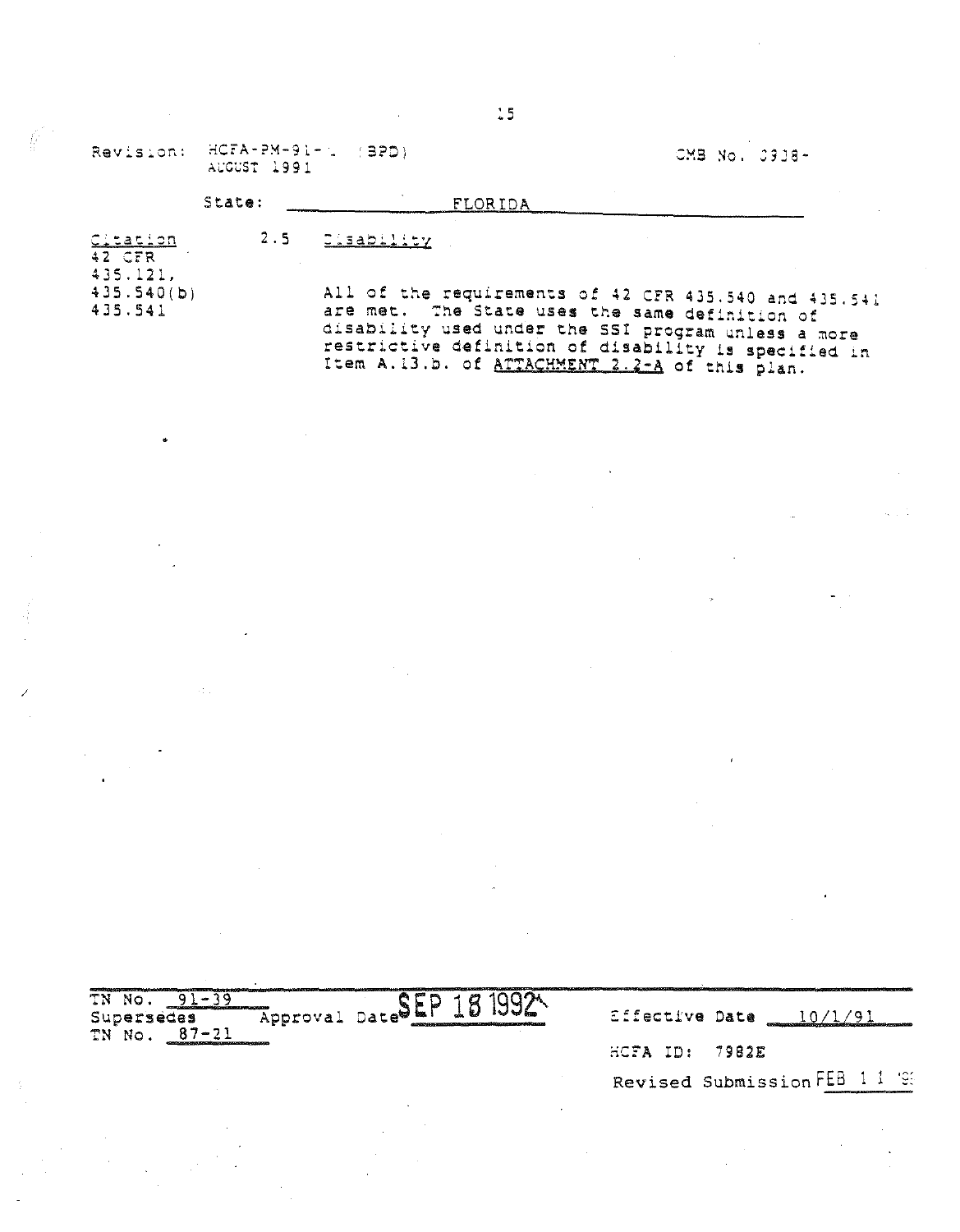### State: FLORIDA

 $(MB)$ 

## Citation(s)

### 2.6 Financial Eligibility

 $3\,$ 

UUI.

1992

Effective Date  $4/1/92$ 

42 CFR 435.10 and Subparts G & H  $190\bar{2}$  (a)  $(LC)$  (A) (i)  $(TII), (IV), (V), (V)$ ,<br>(VI), and (VII),  $1902(a) (10) (A) (ii)$  $(IX), 1902(a)(10)$  $(A)$   $(i)$   $(k)$ , 1902  $(a) (10) (c)$ ,  $1902(f), 1902(1)$ and  $(m)$ ,  $1905(p)$  and  $(s)$ ,  $1902(r)(2)$ , and 1920

The financial eligibility conditions for<br>Medicald-only eligibility groups and for<br>persons deemed to be cash assistance  $(a)$ Foripients are described in ATTACHMENT 2.6-A

TN No.  $92 - 23$ Supersedes Approval Date TN No.  $91-39$